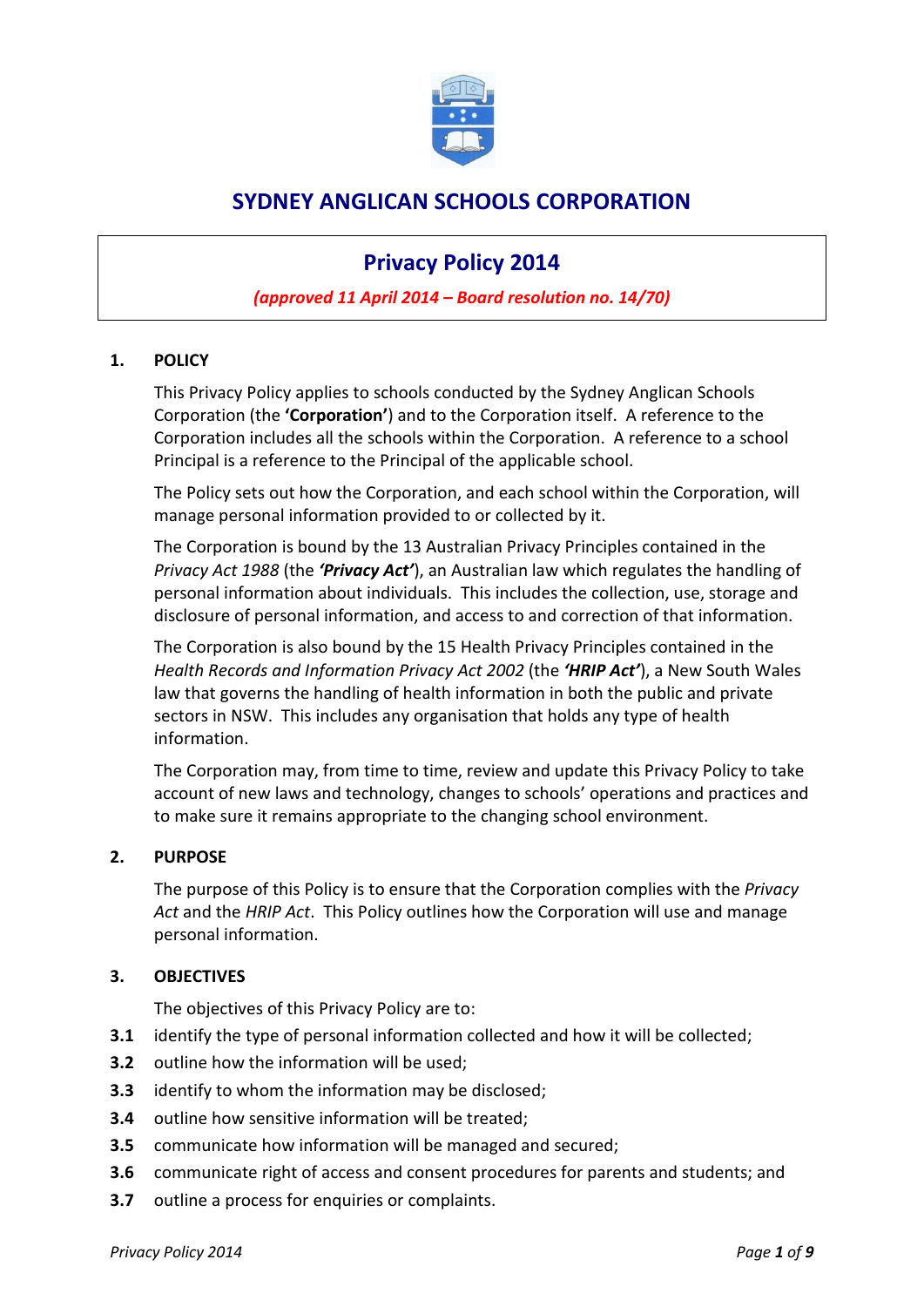### **4. STRATEGIES:**

## **4.1 What kinds of personal information does the Corporation collect and how is it collected?**

The type of information the Corporation collects and holds includes (but is not limited to) personal information, including health and other sensitive information (see Appendix 1 for definitions) about:

- parents and/or guardians (**'Parents'**) and students before, during and after the course of a student's enrolment at the school;
- job applicants, staff members, contractors and volunteers; and
- other people who come into contact with the school.

*Personal Information individuals provide:* the Corporation will generally collect the personal information about an individual by way of forms filled out by Parents or students, face-to-face meetings and interviews, emails and telephone calls. On occasions people other than Parents and students may provide personal information.

*Personal Information provided by other people:* in some circumstances the Corporation may be provided with personal information about an individual from a third party, for example a report provided by a medical professional or a reference from another school.

*Exception in relation to employee records:* Under the *Privacy Act* and the *HRIP Act*, the Australian Privacy Principles and Health Privacy Principles do not apply to an employee record. As a result, this Privacy Policy does not apply to the Corporation's treatment of an employee record where the treatment is directly related to a current or former employment relationship between the Corporation and employee.

## **4.2 How will the Corporation use the personal information provided to it?**

The Corporation will use personal information it collects from an individual for the primary purpose of identification, classification and the resultant allocation of resources; and for such other secondary purposes that are related to the primary purpose and are reasonably expected by the individual, or to which the individual has consented.

*Parents and students:* in relation to the personal information of Parents and students, the Corporation's primary purpose of collection is identification, classification and the resultant allocation of resources that will enable the applicable school to provide schooling for the student. This includes satisfying the needs of Parents, the needs of the student and the needs of Corporation and the school throughout the whole period the student is enrolled at the school.

The purposes for which the Corporation and a school within the Corporation use personal information of Parents and students include:

- to keep Parents informed about matters related to their child's schooling, through correspondence, newsletters and magazines;
- day-to-day administration;
- looking after students' educational, social, spiritual and medical wellbeing;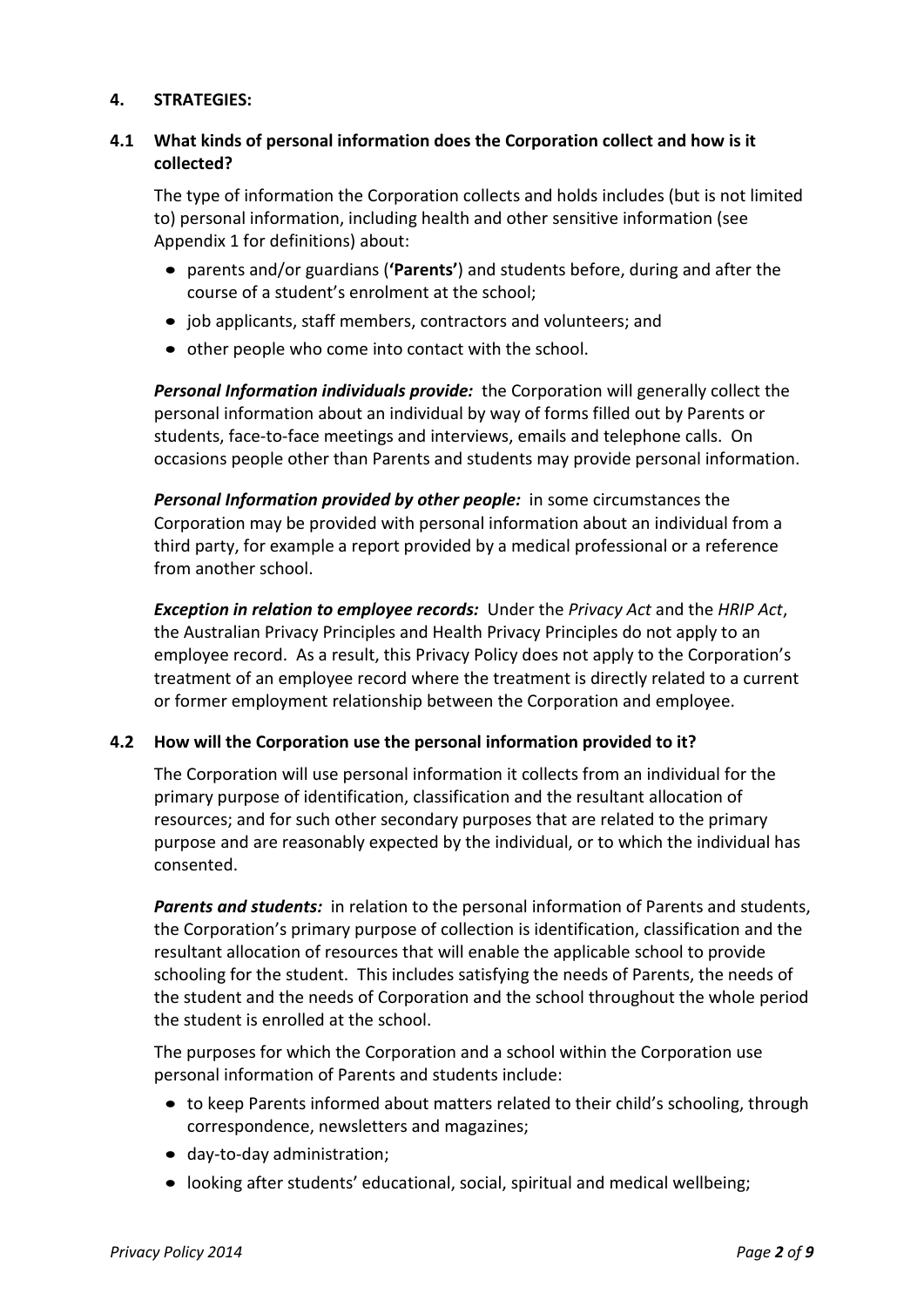- seeking donations and marketing for the school; and
- to satisfy the Corporation's and the applicable school's legal obligations and to allow the school to discharge its duty of care.

In some cases where the Corporation requests personal information about a Parent or student, if the information requested is not obtained, the applicable school may not be able to enroll the student, or continue the enrolment of the student or permit the student to take part in a particular activity.

*Job applicants, staff members and contractors:* in relation to personal information of job applicants, the Corporation's primary purpose of collection is identification, classification and the resultant allocation of resources that will enable the applicable school to assess and, if successful, to engage the applicant as a staff member or contractor as the case may be. Subsequently further personal information may be required from successful job applicants for them to be employed as staff members or contractors.

The purposes for which the Corporation uses personal information of job applicants, staff members and contractors include:

- in administering the individual's employment or contract, as the case may be;
- for insurance purposes;
- seeking funds and marketing for the school; and
- to satisfy the Corporation's and the applicable school's legal obligations, for example, in relation to child protection legislation.

*Volunteers:* the Corporation also obtains personal information about volunteers who may assist a school in its functions or conduct associated activities, such as alumni associations, to enable the school and the volunteers to work together.

*Marketing and fundraising:* the Corporation treats marketing and the seeking of donations for the future growth and development of a school as an important part of ensuring that the school continues to be a quality learning environment in which both students and staff thrive. Personal information held by the Corporation may be disclosed to an organisation that assists in a school's fundraising, for example, the school's foundation or alumni organisation or, on occasions, external fundraising organisations. Parents, staff, contractors and other members of the wider school community may from time to time receive fundraising information.

School publications, like newsletters and magazines, which include personal information, may also be used for marketing purposes. This may include photographs and videos of a student or students. The school Principal must be advised in writing by Parents who do not wish photographs and videos of their child to be used in this way.

*Related schools***:** it should be noted that the *Privacy Act* allows each school within the Corporation, being legally related to each of the other schools within the Corporation, to share personal information with the other schools within the Corporation. These other Corporation schools may then only use this personal information for the purpose for which it was originally collected by the Corporation. This allows schools to transfer information between them when, for example, a student transfers from one Corporation school to another Corporation school.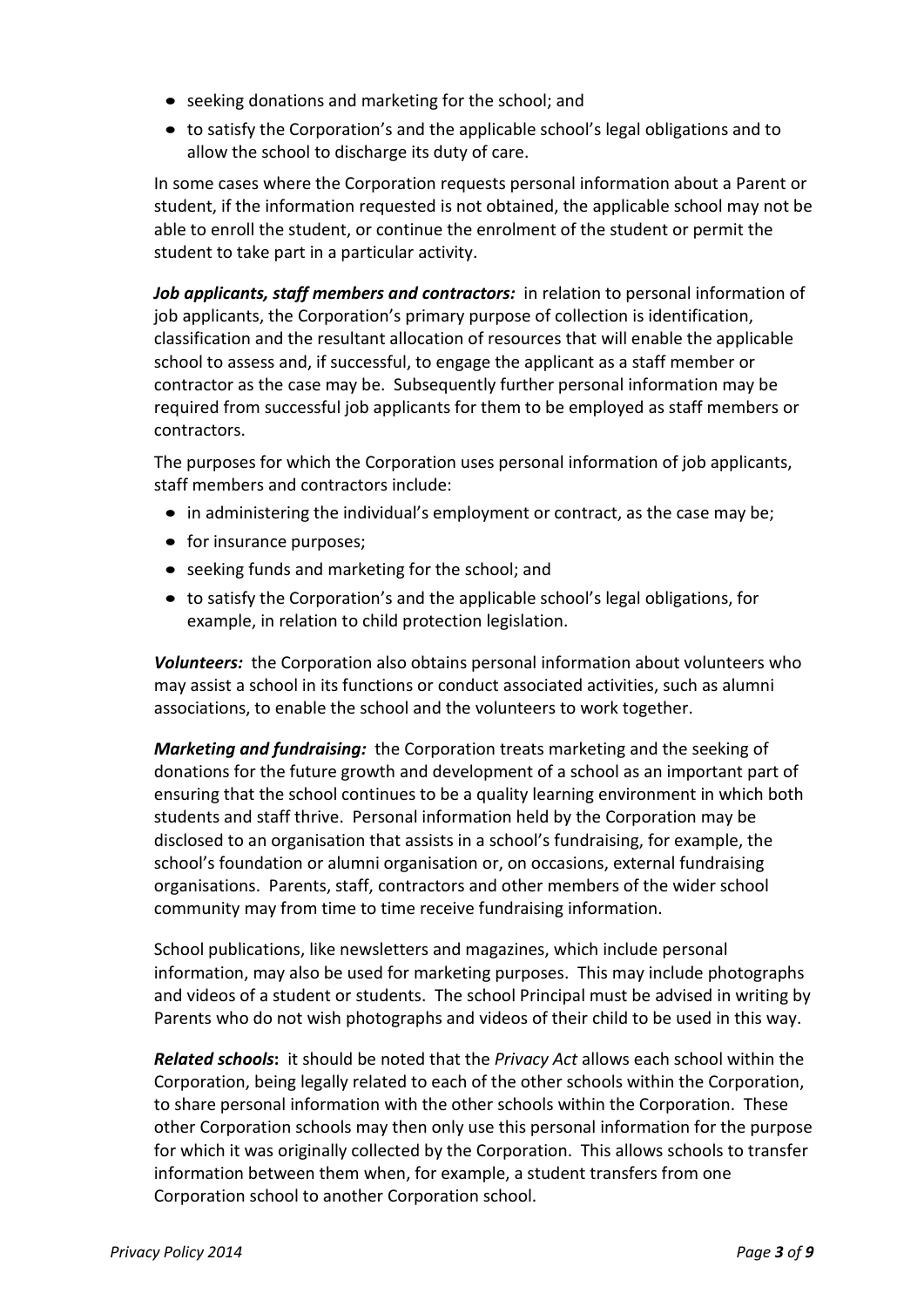### **4.3 Who might the Corporation disclose personal information to?**

The Corporation may disclose personal information, including sensitive information, held about an individual to:

- another school registered by the NSW Board of Studies or other applicable State jurisdiction;
- government departments;
- medical practitioners;
- people providing services to a school within the Corporation, including specialist visiting teachers, counselors and sports coaches;
- recipients of school publications, such as newsletters and magazines;
- the Parents of the individual;
- anyone who an individual authorises the Corporation to disclose their, or their child's, information to; and
- anyone to whom the Corporation is required to disclose the information by law.

*Sending information overseas:* the Corporation may disclose personal information about an individual to overseas recipients, for instance, when storing personal information with 'cloud' service providers which are situated outside Australia or to facilitate a school exchange. However, a school will not send personal information about an individual outside Australia without:

- obtaining the consent of the individual (in some cases this consent will be implied); or
- otherwise complying with the Australian Privacy Principles or other applicable privacy legislation.

#### **4.4 How does the Corporation treat sensitive information?**

Sensitive information will be used and disclosed only for the purpose for which it was provided or for a directly related secondary purpose, unless the individual agrees otherwise, or the use or disclosure of the sensitive information is allowed by law.

#### **4.5 Management and security of personal information**

All Corporation staff are required to respect the confidentiality of students' and Parents' personal information and the privacy of individuals.

The Corporation and each school within it has in place steps to protect the personal information it holds from misuse, interference and loss, unauthorised access, modification or disclosure by use of various methods including locked storage of paper records and password access rights to computerised records.

#### **4.6 Access and correction of personal information**

Under the *Privacy Act* and the *HRIP Act*, an individual has the right to obtain access to any personal information which the Corporation holds about them and to advise the Corporation or the school of any perceived inaccuracy.

Students will generally be able to access and update their personal information through their Parents, but older students may seek access and correction themselves.

There are some exceptions to these rights set out in the applicable legislation.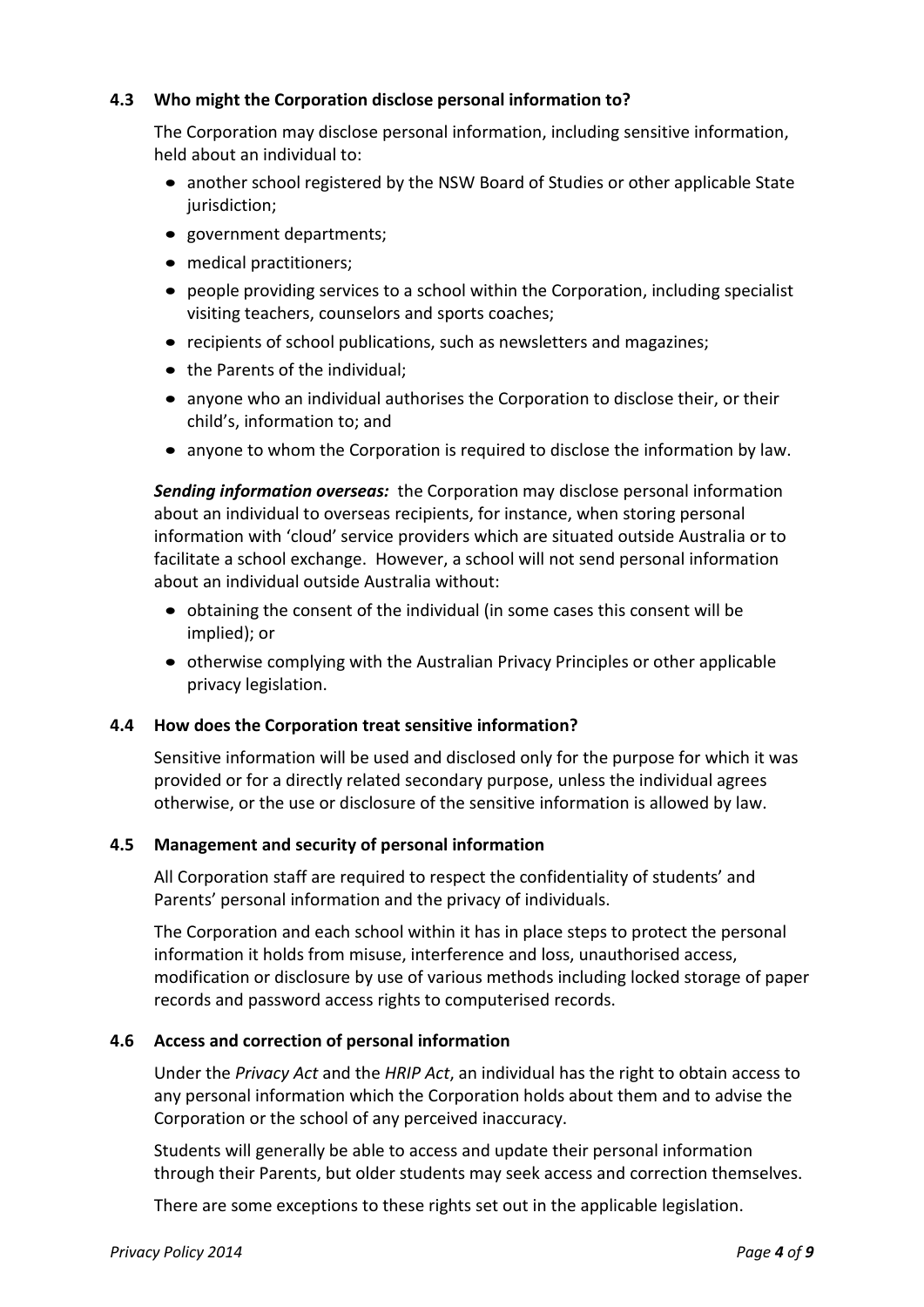The applicable school's Principal should be contacted in writing to make a request to access or update any personal information the Corporation holds about an individual.

The Corporation or the applicable school may require the person making the enquiry to verify their identity and to specify what information is required. A fee may be charged to cover the cost of verifying an application and locating, retrieving, reviewing and copying any material requested. If the information sought is extensive, the likely cost will be advised in advance. If the Corporation or the applicable school cannot provide the person making the enquiry with access to the information requested, it will maintain a record and provide the person making the enquiry with a written notice explaining the reasons for refusal.

#### **4.7 Consent and rights of access to the personal information of students**

The Corporation respects every Parent's right to make decisions concerning their child's education.

Generally, the applicable school Principal or their delegate will refer any requests for consent and notices in relation to the personal information of a student to the student's Parents. The Corporation will treat consent given by Parents as consent given on behalf of the student, and notice to Parents will act as notice given to the student.

As mentioned above, Parents may seek access to personal information held by the Corporation about them or their child by contacting the applicable school's Principal or their delegate. However, there will be occasions when access is denied. Such occasions would include where release of the information would have an unreasonable impact on the privacy of others, or where the release may result in a breach of the Corporation's and the school's duty of care to the student.

A school may, at its discretion, on the request of a student grant that student access to information held by the school about them, or allow a student to give or withhold consent to the use of their personal information, independently of their Parents. This would normally be done only when the maturity of the student and/or the student's personal circumstances so warranted. (See Appendix 2 for further clarification)

#### **4.8 Enquiries and complaints**

If an individual would like further information about the way the Corporation manages the personal information it holds, or wish to complain that they believe that the Corporation, or a school within the Corporation, has breached the Australian Privacy Principles, they should contact the applicable school's Principal. The Corporation will investigate any complaint and will notify the individual of a decision in relation to the complaint as soon as is practicable after it has been made.

If a breach of the Australian Privacy Principles is identified by a school then the Corporate Secretary at Group Office should be notified immediately by the school Principal or their delegate.

#### **4.9 Standard Collection Notice**

The Corporation's Standard Collection Notice can be found at Appendix 3.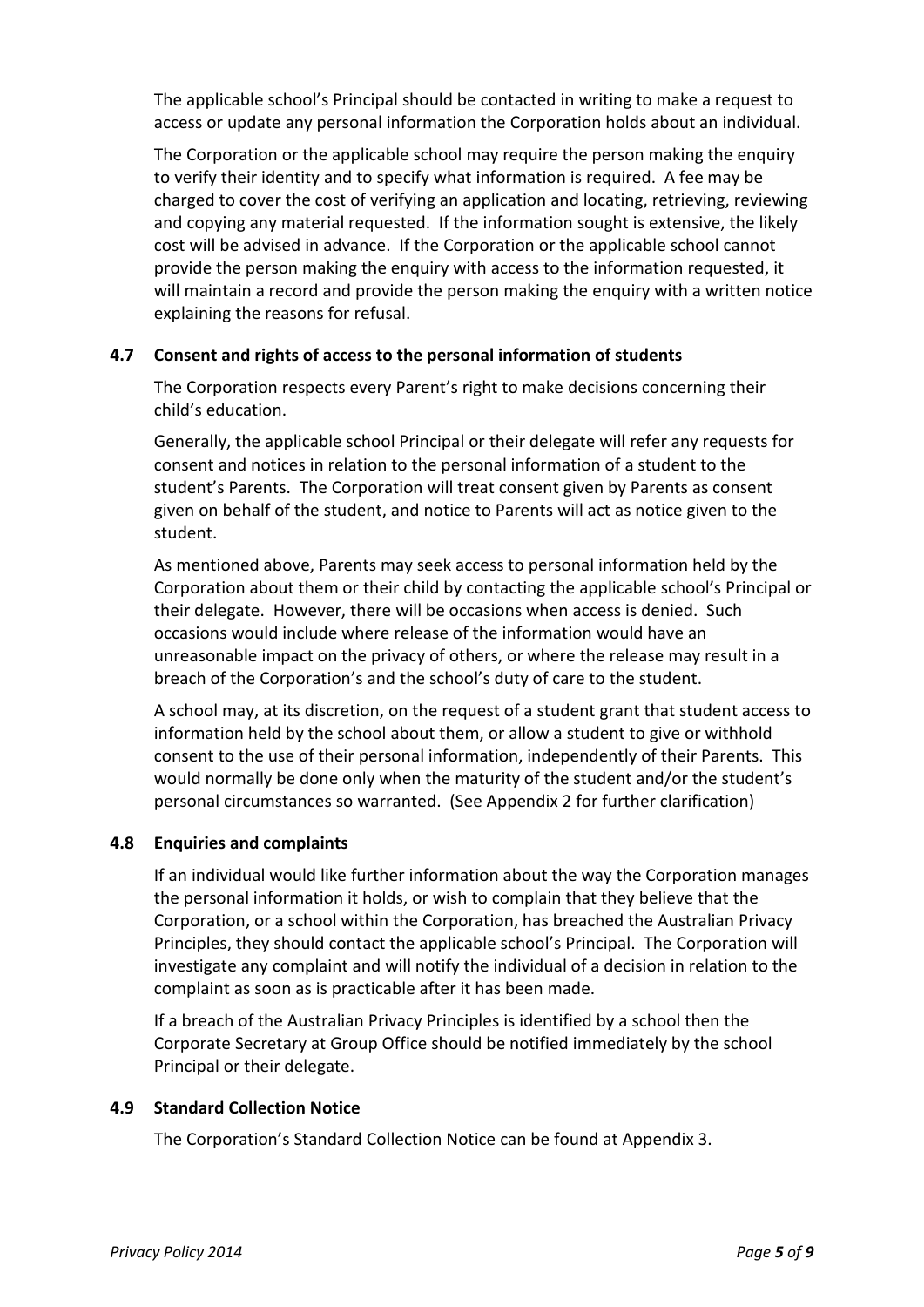#### **5. RELATED LEGISLATION / ORDINANCE**

- **5.1** The (Commonwealth) *Privacy Act 1988* [www.privacy.gov.au](http://www.privacy.gov.au/)
- **5.2** The *Privacy Amendment (Private Sector) Act 2000* [www.privacy.gov.au](http://www.privacy.gov.au/)
- **5.3** The *Privacy Amendment (Enhancing Privacy Protection) Act 2012* [www.privacy.gov.au](http://www.privacy.gov.au/)
- **5.4** The *Health Records and Information Privacy Act 2002* [www.austlii.edu.au/au/legis/nsw/consol\\_act/hraipa2002370/](http://www.austlii.edu.au/au/legis/nsw/consol_act/hraipa2002370/)
- **5.5** The *Education Act 1990* [http://www.austlii.edu.au/au/legis/nsw/consol\\_act/ea1990104/](http://www.austlii.edu.au/au/legis/nsw/consol_act/ea1990104/)

#### **6. RELATED DOCUMENTS / POLICY / FORMS / REPORTS:**

- **6.1** Application for Enrolment Form Conditions of Enrolment
- **6.2** Standard Collection Notice
- **6.3** Student General and Medical Information Form
- **6.4** Data Standards Manual: Student Background Characteristics [http://www.acara.edu.au/verve/\\_resources/DSM\\_1.pdf](http://www.acara.edu.au/verve/_resources/DSM_1.pdf)
- **6.5** Interstate Student Data Transfer Note MCEECDYA <http://www.mceetya.edu.au/mceecdya/default.asp?id=13073>
- **6.6** Privacy Compliance Manual AIS NSW Sept 2013 Version

#### **7. POLICY REVIEW:**

The policy shall be reviewed every three years or in the event of any information, incident legislative changes or organisational practice that would demonstrate the need for a review.

| <b>Board approval date:</b>  | 11 April 2014               |
|------------------------------|-----------------------------|
| <b>Board resolution no.:</b> | 14/70 (circular resolution) |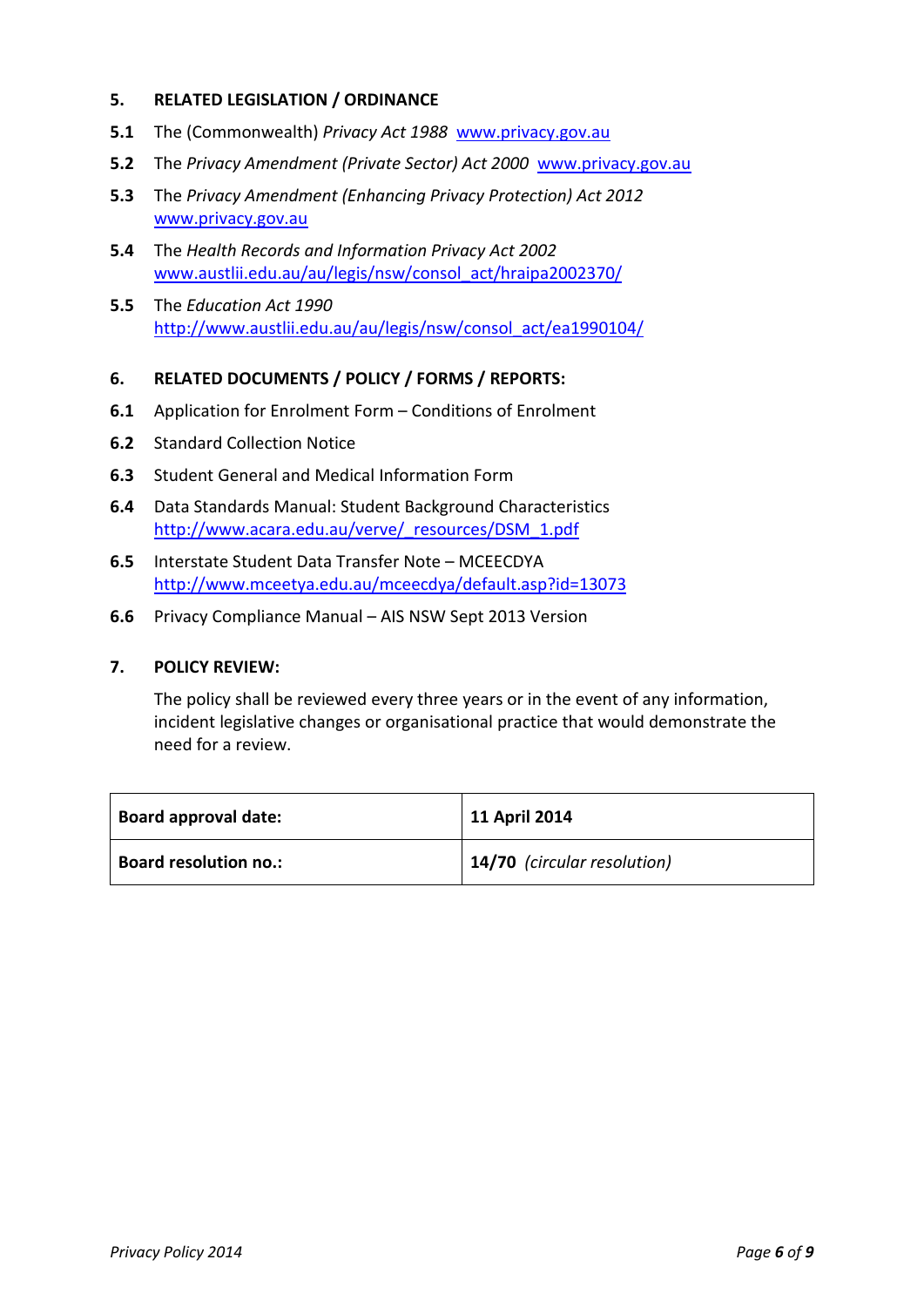## **Appendix 1**

## **DEFINITIONS**

## **What is 'personal information'?**

Personal information means information or an opinion about an identified individual or an individual who is reasonably identifiable whether the information is true or not, and whether the information is recorded in a material form or not. It includes all personal information regardless of its source.

In other words, if the information or opinion identifies an individual or allows an individual to be identified it will be 'personal information' within the meaning of the *Privacy Act*. It can range from very detailed information, such as medical records, to other less obvious types of identifying information, such as an email address. This definition is wider than the definition in place prior to the *Privacy Amendment (Enhancing Privacy Protection) Act 2012*, which amended the *Privacy Act*, but is unlikely to practically change the approach schools have taken in the past.

Personal information does not include information that has been de-identified so that an individual is no longer identifiable either from the information or from the information when combined with other information reasonably available to the school. Examples of de-identification techniques include removing identifiers, using pseudonyms and using aggregated data. Where practicable, schools should use de-identified information.

The Australian Privacy Principles apply to the collection of personal information by a school for inclusion in a record or a generally available publication, but apart from this, the Australian Privacy Principles only apply to personal information a school has collected and that it holds in a record.

## **What is 'sensitive information'?**

Sensitive information is a type of personal information that is given extra protection and must be treated with additional care. It includes any information or opinion about an individual's racial or ethnic origin, political opinions, membership of a political association, religious beliefs or affiliations, philosophical beliefs, membership of a professional or trade association, membership of a trade union, sexual orientation or practices, and criminal record. It also includes health information and biometric information about an individual.

## **What is 'health information'?**

Health information is a subset of sensitive information. It is any information or opinion about the health or disability of an individual, the individual's expressed wishes about the future provision of health services and a health service provided, currently or in the future, to an individual that is also personal information. Health information also includes personal information collected in the course of providing a health service.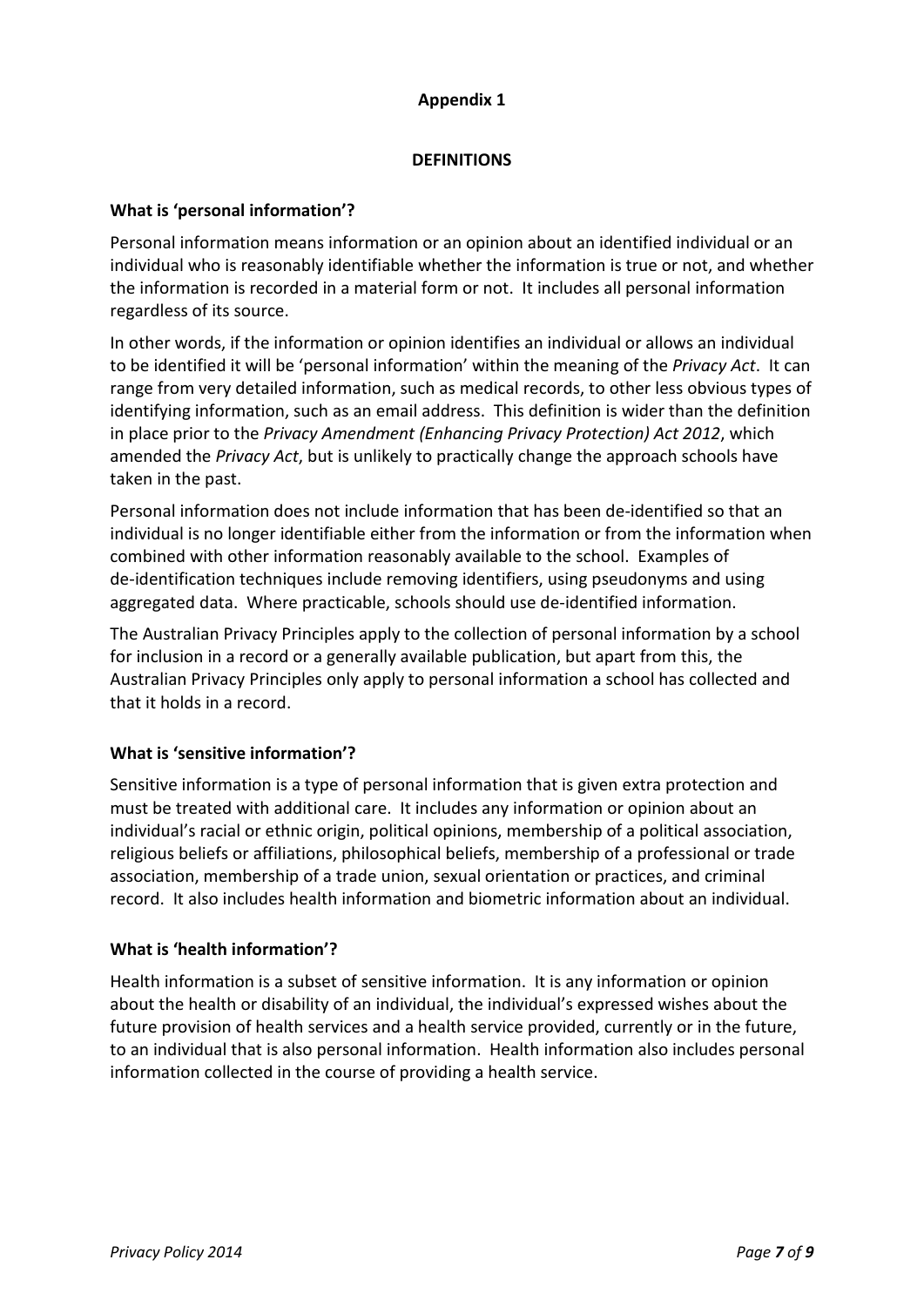## **Appendix 2**

### **DECISION MAKING BY AND FOR INDIVIDUALS UNDER THE AGE OF 18**

The *Privacy Act* sets no minimum age at which an individual can make decisions regarding his or her personal information. The *Guidelines to the National Privacy Principles* suggest that each case must be considered on an individual basis, and give guidance as to when a young person may have the capacity to make a decision on his or her own behalf.

As a general principle, a young person is able to give consent when he or she has sufficient understanding and maturity to understand what is being proposed. In some circumstances, it may be appropriate for a parent or guardian to consent on behalf of a young person; for example if the child is very young or lacks the maturity of understanding to do so themselves.

The *Guidelines on Privacy in the Public Health Sector* stress that where a young person is capable of making his or her own decisions regarding personal information, he or she should be allowed to do so. These *Guidelines* further suggest that, even if the young person is not competent to make a decision, his or her views should still be considered.

At present, there is no structure in the *Privacy Act* for making decisions on behalf of an individual unable to make a decision concerning the privacy of his or her personal information. It is assumed that parents are responsible for making decisions on behalf of children or young people incapable of making the decision themselves.